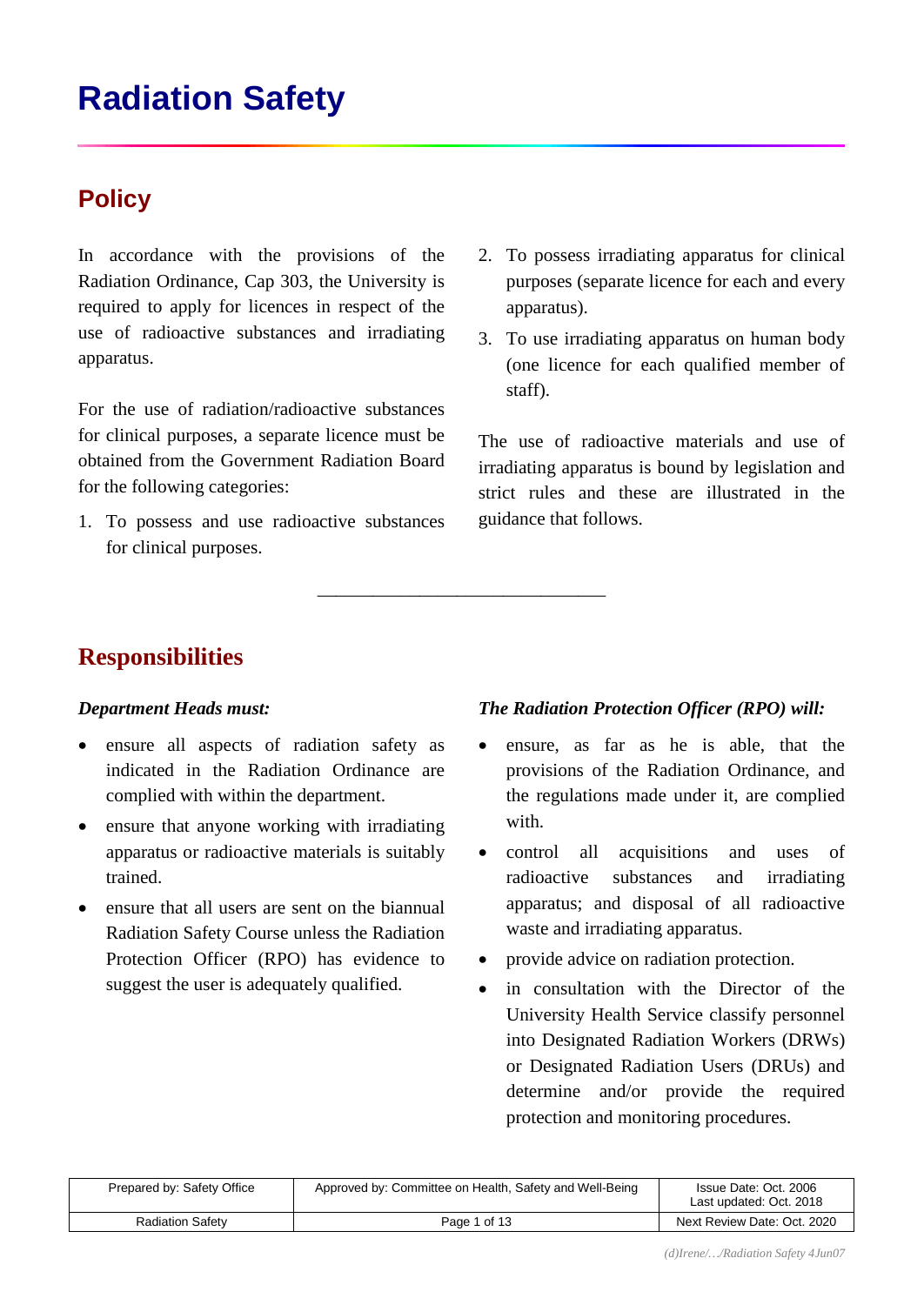- supervise, administer, regularly examine and report as necessary to Council, through the Committee on Health, Safety and Well-Being, on the arrangements made for protection and personnel monitoring.
- maintain adequate records of the types and quantities of radioactive substances and irradiating apparatus held in the University and of their fates; and the persons exposed to radiation and the doses of radiation received.
- report through the SHEC to Council for information, and action where necessary, on any particularly hazardous operation proposed, with recommendations for special precautions.

# *Departmental Radiation Safety Representatives (DRSR) should:*

- be responsible for the issue and proper use of monitoring devices.
- ensure that records are kept of the usage of radioactive substances.
- supervise the preparation of radioactive waste for collection.
- provide advice to the Head of Department on departmental radiation hazards and to liaise with the RPO.
- arrange annual leak tests for sealed radioactive sources and functional tests for radiation monitors as appropriate.
- inform the RPO of any changes of DRWs or DRUs.
- inform all staff and students within the Department of departmental radiation matters.

# *Designated Radiation Workers/Users (DRWs/DRUs) should:*

- comply with all requirements and conditions associated with designation.
- ensure that radiation exposure to all persons (including oneself) is kept as low as reasonably achievable (ALARA principle) and in any case below the current dose limits recommended by the International Commission on Radiological Protection (ICRP).
- participate in the medical surveillance and personnel monitoring arrangements. (Failure to take the necessary examinations on schedule may lead to suspension of designation.)
- maintain records of the usage of radioactive substances.
- report herself immediately to a doctor in the University Health Service in case of pregnancy or suspected pregnancy.
- inform the DRSR and/or RPO immediately of any change in the nature of work.
- inform the DRSR and/or RPO as early as possible prior to termination of radiation work or resignation.
- report immediately to the DRSR and/or RPO any untoward incidents which may introduce a radiation/contamination hazard.

## *Staff and students should:*

- familiarize themselves with University radiation safety regulations.
- refrain from unauthorized radiation work and/or entry to Controlled Radiation Areas.
- report all suspected radiation accidents and any irregularities in radiation protection services to the departmental or section head.
- suggest improvements for radiation safety to the RPO.

| Prepared by: Safety Office | Approved by: Committee on Health, Safety and Well-Being | Issue Date: Oct. 2006<br>Last updated: Oct. 2018 |
|----------------------------|---------------------------------------------------------|--------------------------------------------------|
| <b>Radiation Safety</b>    | Page 2 of 13                                            | Next Review Date: Oct. 2020                      |

\_\_\_\_\_\_\_\_\_\_\_\_\_\_\_\_\_\_\_\_\_\_\_\_\_\_\_\_\_\_\_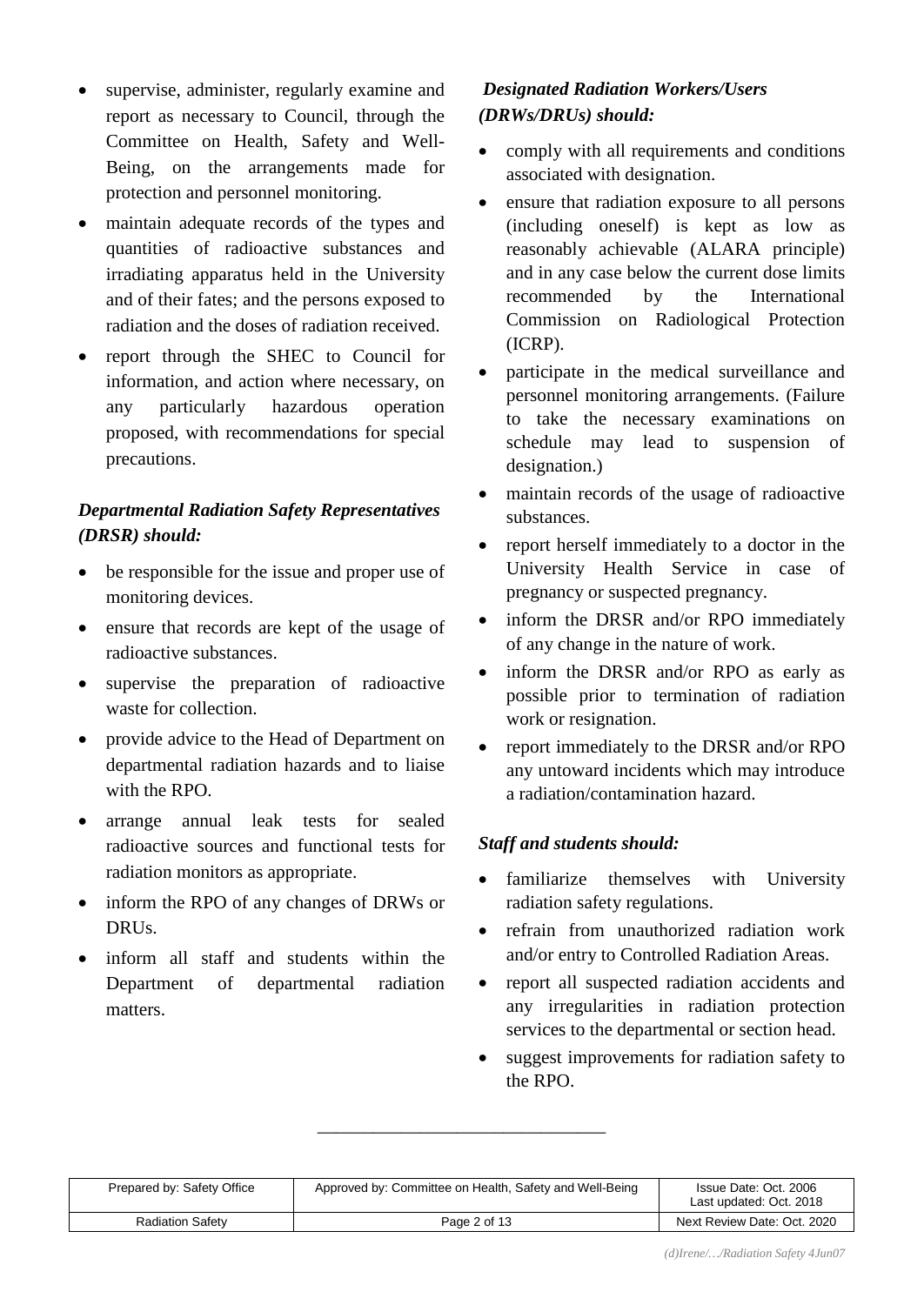# **Guidance**

## **1. General Provisions**

- 1.1 Access to [Controlled Radiation Areas](http://www.hku.hk/local/radioiso/cra.htm) (CRAs) and Irradiating Apparatus is strictly prohibited unless permission has been granted by the RPO or the DRSR in the case of maintenance service, etc.
- 1.2 Those who work in approved CRAs or work with Irradiating Apparatus must apply for designation via website [http://www.hku.hk/local/radioiso/rpframe.htm.](http://www.hku.hk/local/radioiso/rpframe.htm) Additional information is available from the Safety Office, Radiation Protection Unit, Room 402, James Hsioung Lee Science Building (tel. 28592547/22415073 or e-mail: [rpuso@hku.hk\)](mailto:rpuso@hku.hk).
- 1.3 The granting of designated status is not automatic and it may be necessary for applicants to attend a short [training course](http://www.hku.hk/radioiso/rpc.htm) and/or take a test on radiation protection. When designation is granted, it normally relates to a specific project with an approved scheme of work to be carried out in named premises. A personnel radiation monitoring device will be issued in those cases where such monitoring is appropriate. Costs for these devices are chargeable to departmental budgets.

# **2. Requisitions for Radioactive Materials and Irradiating Apparatus**

2.1 All orders for radioactive materials and irradiation apparatus must be approved by the RPO before dispatch to the supplier. This approval is normally granted immediately provided that

- each item is identified for the use of a designated worker;
- its specification is within the approved scheme of work; and
- all designation conditions have been met.

Goods received without such prior approval may not be released to the department concerned.

- 2.2 Requisitions may be sent direct to the Safety Office for approval and onward transmission to the Finance and Enterprises Office. Overseas goods require an import licence and removal permit and all requisitions should be marked "Import Licence and Removal Permit Required".
- 2.3 For radioactive goods not consigned to a local agent, the items will be collected from the airport by the Safety Office staff using a designated vehicle. Information concerning such incoming shipments should be given to the Safety Office with shipment details and expected delivery date and time as early as possible.
- 2.4 Gifts or samples of radioactive materials brought by hand into Hong Kong or posted directly to a department are subject to confiscation by the Customs Service. Should such materials reach University premises they must be reported immediately to the RPO for appropriate action.

| Prepared by: Safety Office | Approved by: Committee on Health, Safety and Well-Being | Issue Date: Oct. 2006<br>Last updated: Oct. 2018 |
|----------------------------|---------------------------------------------------------|--------------------------------------------------|
| <b>Radiation Safety</b>    | Page 3 of 13                                            | Next Review Date: Oct. 2020                      |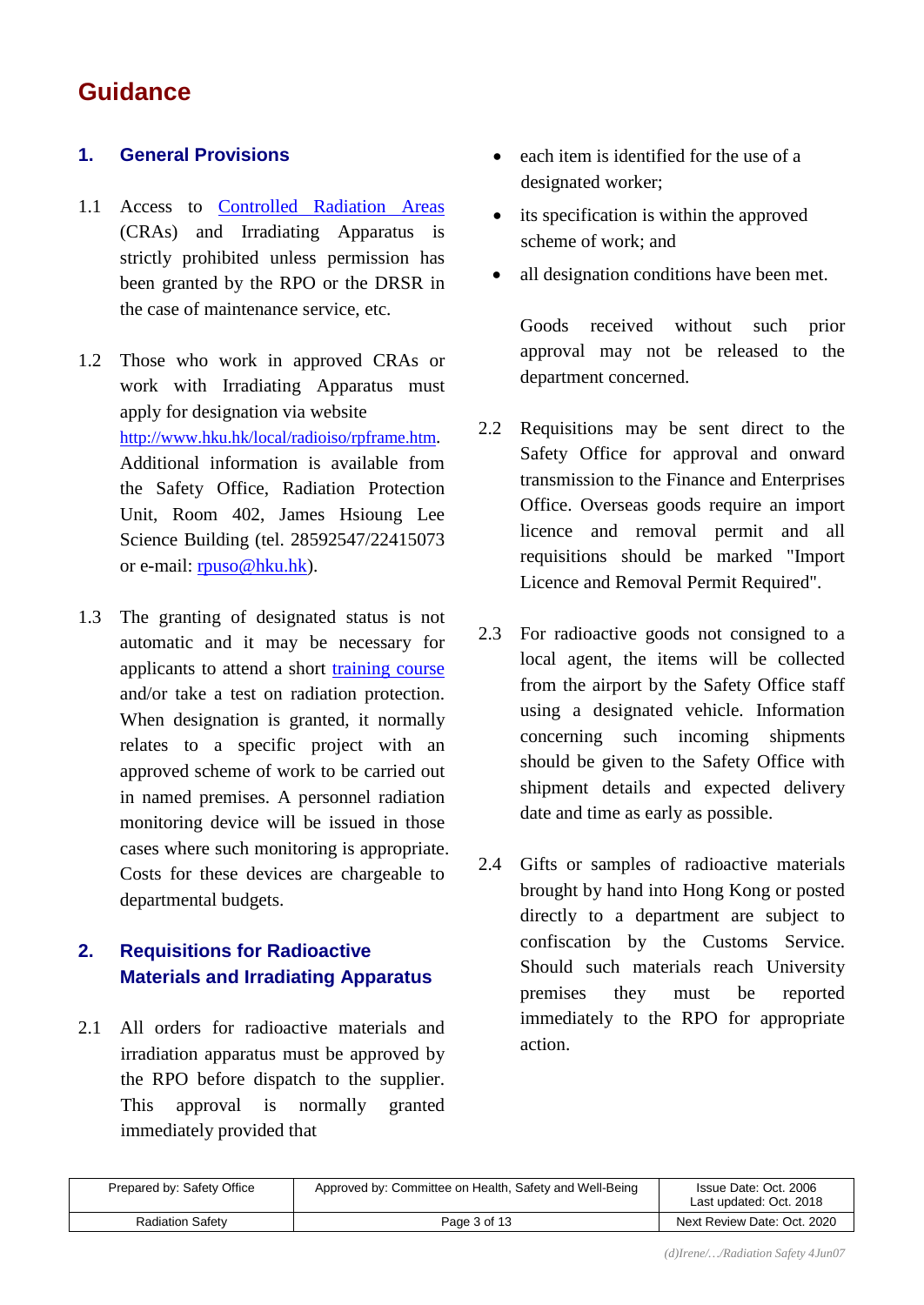#### **3. Radioactive Waste Disposal**

3.1 All radioactive waste must be collected in approved and labelled containers under conditions determined by the RPO. A waste collection service is available from the Safety Office. It is the responsibility of the user of radioactive materials to keep proper records of the nature and content of the waste material in each container and to inform the Safety Office when collection is required through our website <http://www.hku.hk/local/radioiso/rpframe.htm>

- 3.2 *Radioactive waste MUST NOT be discharged into sewers or normal rubbish bins.*
- 3.3 The RPO shall take measures to monitor waste disposal.

#### **4. Laboratory Monitoring**

Each CRA is required to install and operate an appropriate radiation monitor for the work performed therein unless exempted by the RPO. Additionally, air-sampling and surface monitoring will be carried out by Safety Office staff. In the event of significant contamination being located, the persons registered for work in the area are required to undertake the necessary decontamination procedures and to introduce precautions to minimize future similar occurrences.

## **5. Pregnancy**

The radiation dose limits prescribed for DRWs/ DRUs are not applicable during pregnancy, particularly during the early stages.

DRWs/DRUs who know or suspect that they have become pregnant, must report immediately to a doctor in the University Health Service so that advice may be given and the necessary action taken.

# **6. Use of Thermoluminescent Dosimeters (TLDs)**

- 6.1 The dosimeter should be worn on that part of the body expected to be exposed to the highest radiation dose. For certain purposes, supplementary wrist or finger dosimeters may be required. For whole body exposure, the dosimeter may be worn most conveniently on the coat lapel.
- 6.2 When not in use for monitoring purposes, the dosimeter must be stored in a suitable location away from any source of radiation.
- 6.3 Under no circumstances should the dosimeter be opened.
- 6.4 When taking leave for a period of one week or more and upon termination of work, TLD user must deposit their TLD with their departmental office.

#### **7. Maintenance and Repair Works**

Access to CRAs and radiation machines must be restricted to approved designated personnel. If technicians, electricians, decorators or labourers. (e.g. from the Estates Office or Technology Support Centre) are required to perform a service function, their access must first be cleared through DRSR in the department concerned or the RPO.

| Prepared by: Safety Office | Approved by: Committee on Health, Safety and Well-Being | Issue Date: Oct. 2006<br>Last updated: Oct. 2018 |
|----------------------------|---------------------------------------------------------|--------------------------------------------------|
| <b>Radiation Safety</b>    | Page 4 of 13                                            | Next Review Date: Oct. 2020                      |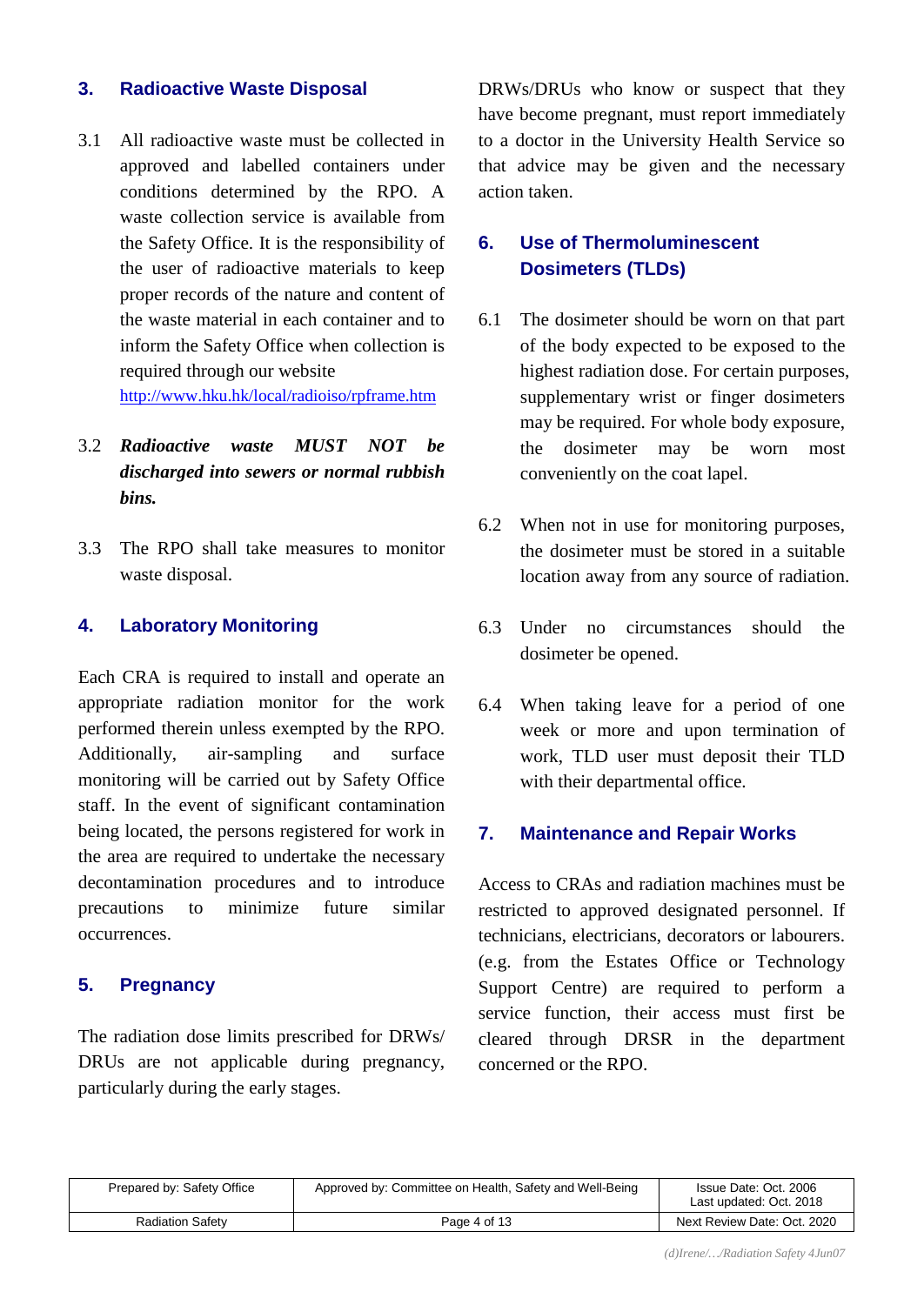This procedure is necessary to ensure that the service staff are adequately warned and instructed on the possible hazards associated with the job for which they are being called upon.

# **8. Receipt of a Shipment of Radioactive Materials**

On receipt of a package of radioactive materials:

- 8.1 Wear rubber or plastic gloves whilst processing the package.
- 8.2 Monitor the outside of the package to determine the radiation field (hard betas/gammas) or possible contamination (soft betas).
- 8.3 Place the package on a tray in a vented hood and verify that the contents on the label agree with original order.
- 8.4 Install suitable shielding around the package (hard betas/gammas).
- 8.5 Open the package and inspect the container immediately after receipt. Delay may mean that vendors will not accept damage claims. Long storage, possibly in an inverted position, may also cause difficulties on opening, particularly with small volumes of high specific activity material.
- 8.6 Check for possible breakages or cracks in the vial. Perform wipe tests as necessary.
- 8.7 Record nuclide, chemical composition, activity and date of receipt in register. Ensure container is properly labeled.
- 8.8 If material is not to be used immediately, place in safety container and store in a shielded safe or refrigerator as appropriate.
- 8.9 In the event of any untoward event or contamination problem call the RPO immediately (Tel. 2859 2547).

### **9. Radioactive Waste**

9.1 Different nuclides and different categories of waste should be segregated at the time of disposal by the individual DRW/DRU. Labelled containers are normally provided in accordance with individual requirements.

### **10. Working Rules**

Each department is generally required to prepare its own set of laboratory rules and guidelines which must be in compliance with this document.

# **11. Laboratory Practices (to minimize radiation hazards)**

#### **11.1 Initial Design of Experiment**

- 11.1.1 All operations should be planned to limit the spread or dispersal of radioactive material. To this end all unnecessary movement of persons or materials should be avoided.
- 11.1.2 Planning should allow adequate time for the operations required.

| Prepared by: Safety Office | Approved by: Committee on Health, Safety and Well-Being | Issue Date: Oct. 2006<br>Last updated: Oct. 2018 |
|----------------------------|---------------------------------------------------------|--------------------------------------------------|
| <b>Radiation Safety</b>    | Page 5 of 13                                            | Next Review Date: Oct. 2020                      |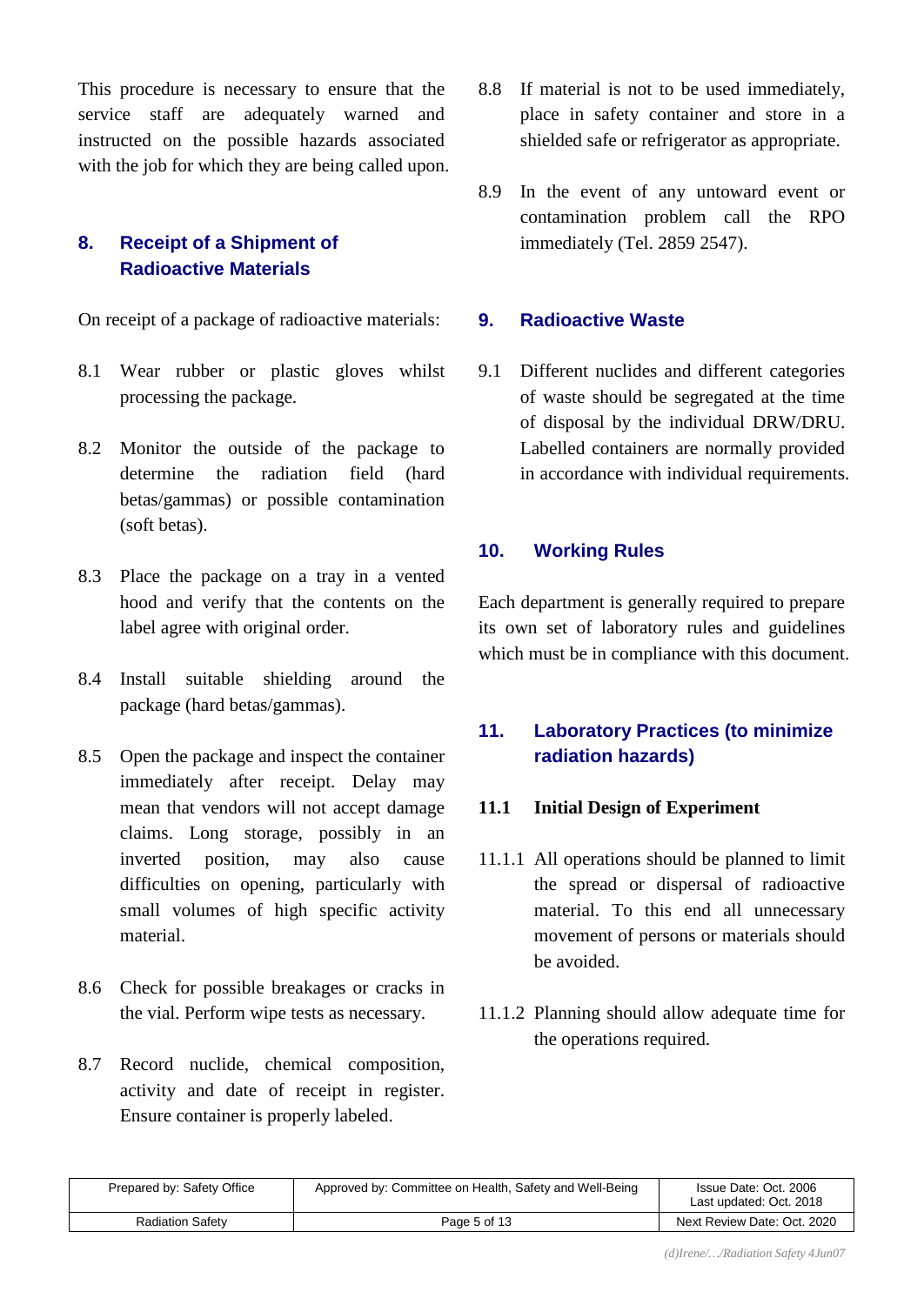- 11.1.3 The use of new techniques should first be tried out with inactive materials or with material of low activity before being put into operation.
- 11.1.4 Areas in which radioactive work is carried out should be designated, marked and monitored. At the boundaries of such areas, monitoring and control measures should be set up if so required by the radiation levels present.
- 11.1.5 Equipment, glassware, tools and cleaning equipment for use in any particular active area should not be used for work in inactive areas and should be suitably marked. Special consideration should be given to avoiding contamination of major items of equipment which might need to be transferred for economic reasons.
- 11.1.6 When a choice between several isotopes of varying toxicities is possible, one of relatively low toxicity should be used.
- 11.1.7 Materials of low specific activity should be used if possible.
- 11.1.8 The quantity of radioactive substances chosen as necessary for a specific purpose should always be as small as possible.
- 11.1.9 The working methods should be studied and procedures adopted to avoid as far as possible the dispersal of radioactive material, in particular through the formation of aerosols, gases, vapours or dusts.

#### **11.2 Working Procedures (General)**

Laboratory rules must be observed absolutely and these will normally include an appropriate selection from the following:

- 11.2.1 The following should not be permitted in working places containing unsealed sources:
	- Food or beverages.
	- Smoking items or snuff tobacco.
	- Handbags.
	- Lipsticks and other cosmetics, or items used to apply them.
	- Utensils for eating or drinking.
- 11.2.2 Hands should be washed thoroughly before leaving the CRA (special attention should be given to the nails, in between fingers and outer edges of the hands).
- 11.2.3 Monitoring of hands, shoes and street clothing, if worn at work, may also be necessary before leaving the CRA.
- 11.2.4 No sealed or unsealed radioactive sources should be manipulated with the hands.
- 11.2.5 All radioactive sources should be handled with equipment and facilities providing protection against external radiation to compile with the following limits:

| Prepared by: Safety Office | Approved by: Committee on Health, Safety and Well-Being | Issue Date: Oct. 2006<br>Last updated: Oct. 2018 |
|----------------------------|---------------------------------------------------------|--------------------------------------------------|
| <b>Radiation Safety</b>    | Page 6 of 13                                            | Next Review Date: Oct. 2020                      |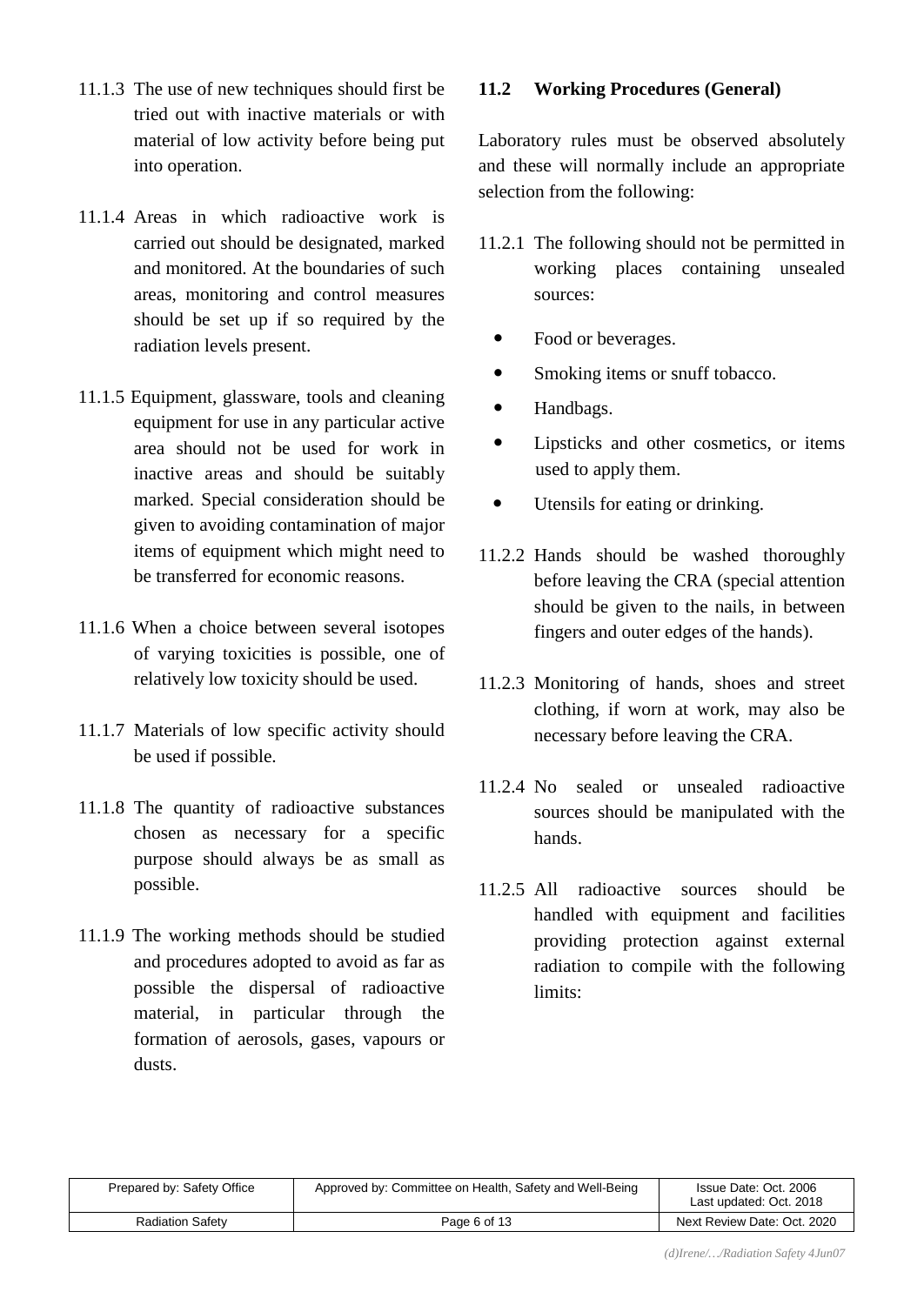- inside controlled areas: less than 0.01 mSv/h
- inside supervised areas: less than 0.003 mSv/h
- in general public areas: less than 0.001 mSv/h
- 11.2.6 Manipulations should be carried out over a suitable drip tray, or with some form of double container which will minimize the importance of breakages or spills. It is also useful to cover the working surfaces with absorbent material to soak up minor spills. The absorbent material should be changed when unsuitable for further work and be treated as radioactive waste. The handling tools and equipment used should be placed in nonporous trays with absorbent disposable paper, which should be changed frequently. Pipettes, stirring rods and similar equipment should never be placed directly on the bench or table. After use, all vessels and tools should be set aside for special attention when cleaning.
- 11.2.7 No solution should be pipetted by mouth in any isotope laboratory.
- 11.2.8 Anyone who has an open skin wound below the wrist (protected by a bandage or not) should not work with radioactive isotopes without medical approval.
- 11.2.9 The use of containers or glassware with cutting edges should be avoided.
- 11.2.10 Glass-blowing by mouth should be avoided in places where unsealed radioactive substances are utilized.
- 11.2.11 Only self-adhesive labels should be used in CRAs. Labels that must be wetted should be avoided.
- 11.2.12 Protective clothing appropriate to the radioactive contamination risks should be worn by every person in the CRA, even if only very small quantities of radioactive materials are manipulated.
- 11.2.13 Rubber gloves should be worn when working with unsealed radioactive substances. Rubber gloves are provided to protect against contamination of the skin and are of no value for protection from penetrating radiation.
- 11.2.14 Care should be taken to avoid needless contamination of objects by handling them with protective gloves, in particular light switches, taps and door knobs. The gloves should be either taken off or a piece of non-contaminated material (paper), which should be disposed of afterwards with the contaminated residue, should be interposed.
- 11.2.15 Contaminated gloves should be washed before taking them off.
- 11.2.16 A method of putting on and removing rubber gloves without contaminating the inside of the gloves should be used. This procedure is such that the inside of the glove is not touched by the outside, nor is any part of the outside allowed to come in contact with the bare skin. It is desirable to use gloves whose the inside and outside are distinguishable.

| Prepared by: Safety Office | Approved by: Committee on Health, Safety and Well-Being | Issue Date: Oct. 2006<br>Last updated: Oct. 2018 |
|----------------------------|---------------------------------------------------------|--------------------------------------------------|
| <b>Radiation Safety</b>    | Page 7 of 13                                            | Next Review Date: Oct. 2020                      |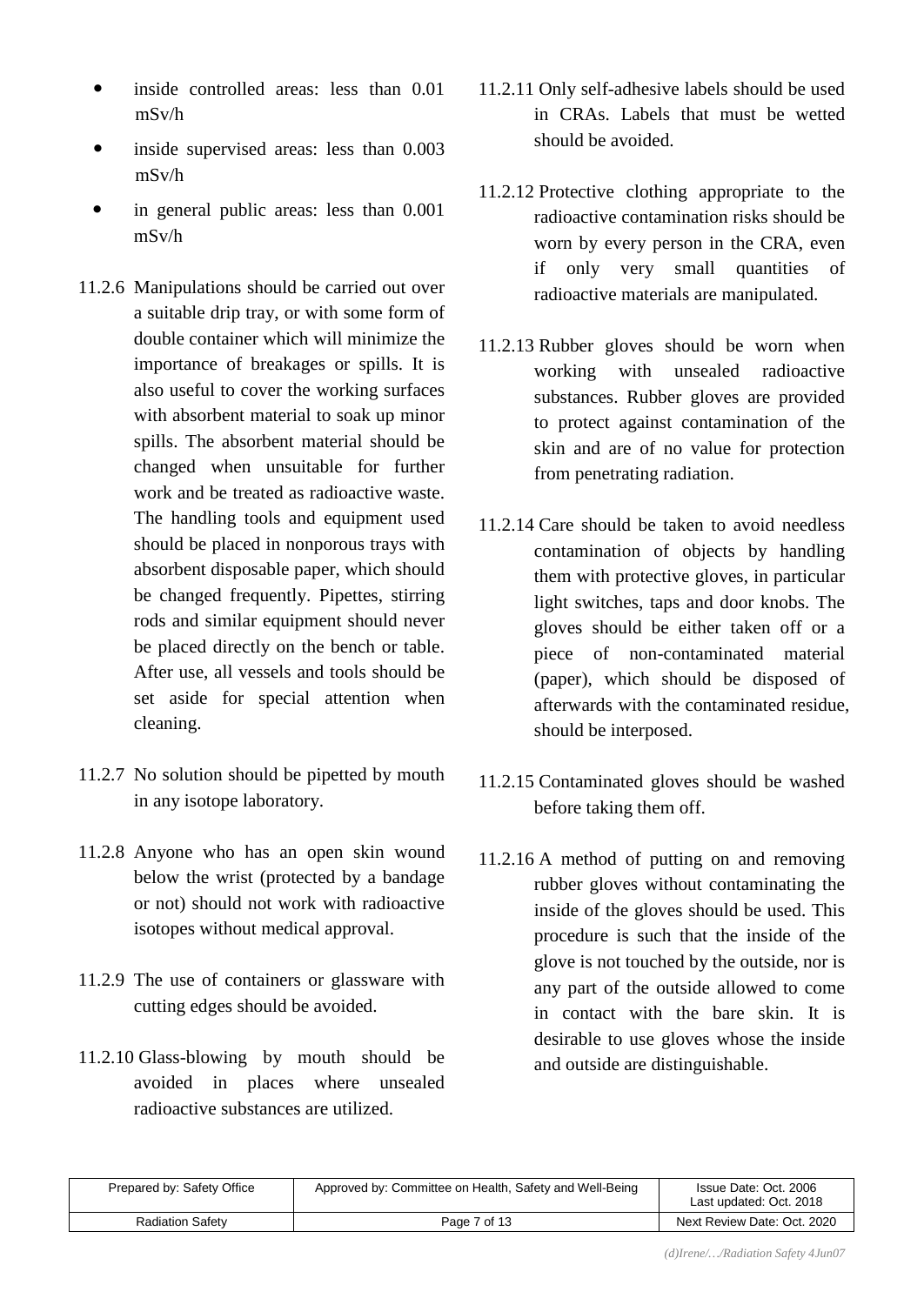- 11.2.17 Radioactive contamination of the air of the working places should be reduced as much as possible. All operations likely to produce radioactive contamination of the air through the production of aerosols (in particular the heating of radioactive solutions), smoke or vapours should be done in an air-tight enclosure kept below atmospheric pressure (glove box) or in a fume hood.
- 11.2.18 Wet operations should be used in preference to dry ones.
- 11.2.19 Frequent transfers should be avoided.
- 11.2.20 Clean up spills immediately to prevent contamination of the atmosphere through dusting.

# *For work with animals one must also pay attention to:*

- 11.2.21 Excreta and body constituents from biopsies and autopsies and animal cadavers should be treated as radioactive wastes. Possible hazards of spread of contamination through the decomposition process should be prevented, e.g. by deep freezing and the use of disinfectants and sealed plastic containers.
- 11.2.22 Special provisions for the collection of excreta and decontamination of cages should be made.
- 11.2.23 The radioactive animals or their cages should be marked with labels indicating the nature and amount of radioisotopes used and the time of administration.
- 11.2.24 No uncontrolled exchange of animals, instruments or cages between active and inactive laboratories should be allowed.
- 11.2.25 Precautions should be taken to prevent the possibility of contaminated wounds in the course of handling the animals and of contamination from radioactive aerosols or splashings produced by the animal's movements or by coughing.
- 11.2.26 The presence of vermin as potential vectors of contamination should be considered.

#### **11.3 Storage**

- 11.3.1 All radioactive sources must be clearly labelled giving information on activity, date and chemical form.
- 11.3.2 The place of storage should be adequately shielded.
- 11.3.3 Only authorized personnel should be allowed to introduce or remove sources into or from the place of storage, which should be secure against tampering.
- 11.3.4 The place of storage should be chosen so as to minimize risk from fire.
- 11.3.5 The places where sources are stored should be inspected regularly and checked for possible contamination.
- 11.3.6 When either sealed or unsealed sources are liable to release a radioactive gas, their place of storage should be efficiently vented to the open air by mechanical means before it is opened.

| Prepared by: Safety Office | Approved by: Committee on Health, Safety and Well-Being | Issue Date: Oct. 2006<br>Last updated: Oct. 2018 |
|----------------------------|---------------------------------------------------------|--------------------------------------------------|
| <b>Radiation Safety</b>    | Page 8 of 13                                            | Next Review Date: Oct. 2020                      |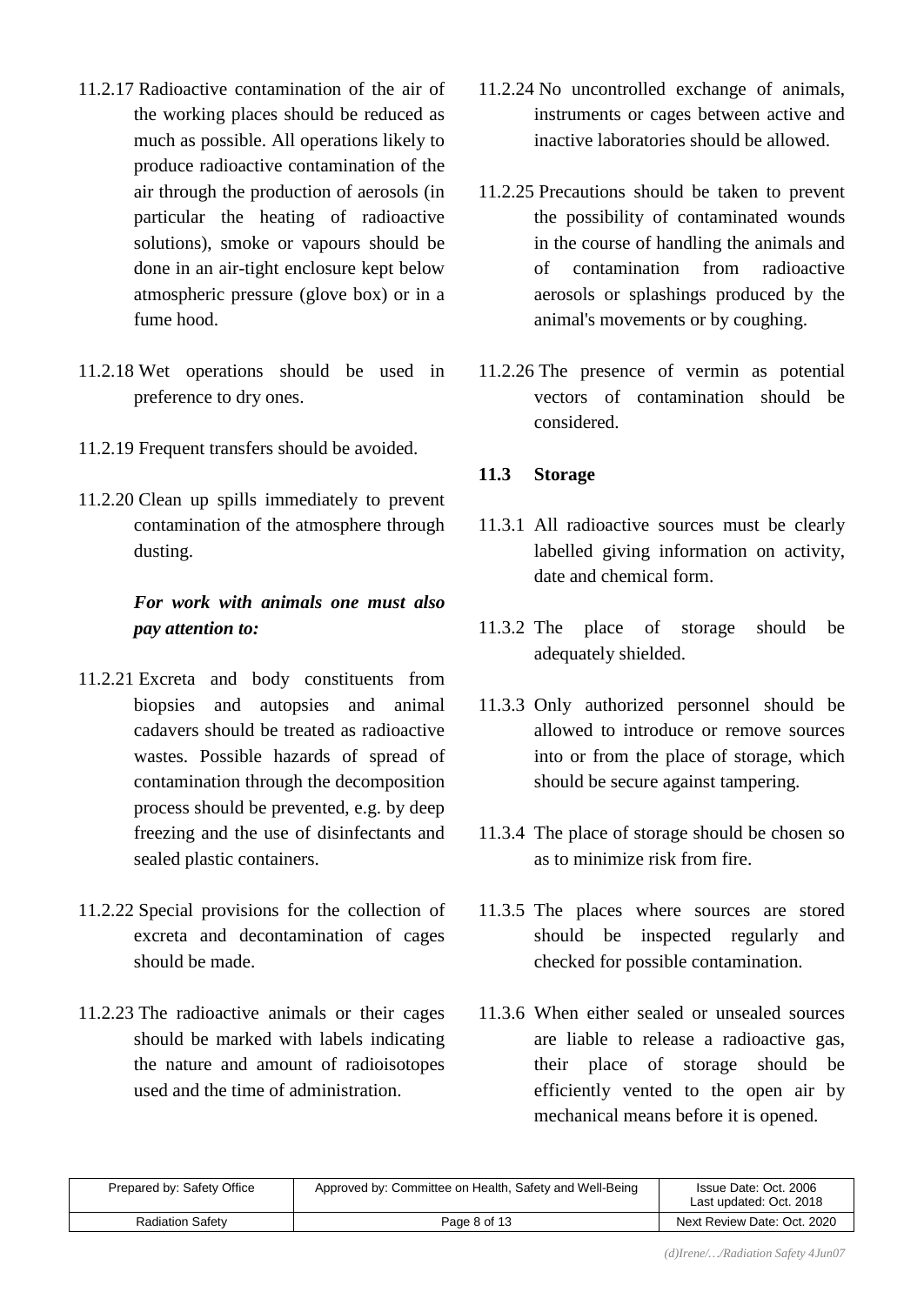- 11.3.7 Records should be kept of all stored radioactive sources.
- 11.3.8 Bottles containing radioactive liquids should be placed in vessels large enough to hold the entire contents of the bottles in case of breakage.
- 11.3.9 Special precautions are required when opening vessels containing radioactive liquids liable to catch fire, explode or froth.

#### **11.4 Rubber Glove procedure**

The technique employed in the procedure is such that the inside of the glove is not touched by the outside, nor is any part of the outside allowed to come into contact with the bare skin. The procedure is as follows :

- 11.4.1 The gloves should be dusted internally with talcum powder.
- 11.4.2 The cuff of each glove should be folded over, outwards, for about 5 cm.
- 11.4.3 Put one glove on by grasping only the internal folded-back part with the other hand.
- 11.4.4 Put the second glove on by holding it with the fingers of the gloved hand tucked in the fold and only touching the outside of the glove.
- 11.4.5 Unfold the gloves by manipulating the fingers inside the fold.
- 11.4.6 In taking off the gloves, seize the fingers of one glove by the other gloved hand and pull free.

11.4.7 Take off the other glove by manipulating the fingers of the free hand under the cuff of the glove and fold it back so that an internal part is exposed which may be seized, and the remaining hand freed.

It is a great advantage if the inside and the outside of the gloves can be readily distinguished, e.g. by colour or texture.

#### **11.5 Transportation within Establishment**

- 11.5.1 No more radioactive material should be moved than is required.
- 11.5.2 Radioactive materials should be transported in adequately shielded and closed containers. The containers should be so constructed as to prevent accidental release of the source material in case of upset.
- 11.5.3 The transport container should be clearly marked with warning signs, such as:
	- Nature of contents
	- Physical condition
	- Activity in becquerel units (e.g. Bq, kBq, MBq)
- 11.5.4 Any loss of radioactive materials during transport should at once be reported to the RPO.
- 11.5.5 Suitably trained workers should be in charge of all transportation of hazardous quantities of radioactive material inside an establishment.

| Prepared by: Safety Office | Approved by: Committee on Health, Safety and Well-Being | Issue Date: Oct. 2006<br>Last updated: Oct. 2018 |
|----------------------------|---------------------------------------------------------|--------------------------------------------------|
| <b>Radiation Safety</b>    | Page 9 of 13                                            | Next Review Date: Oct. 2020                      |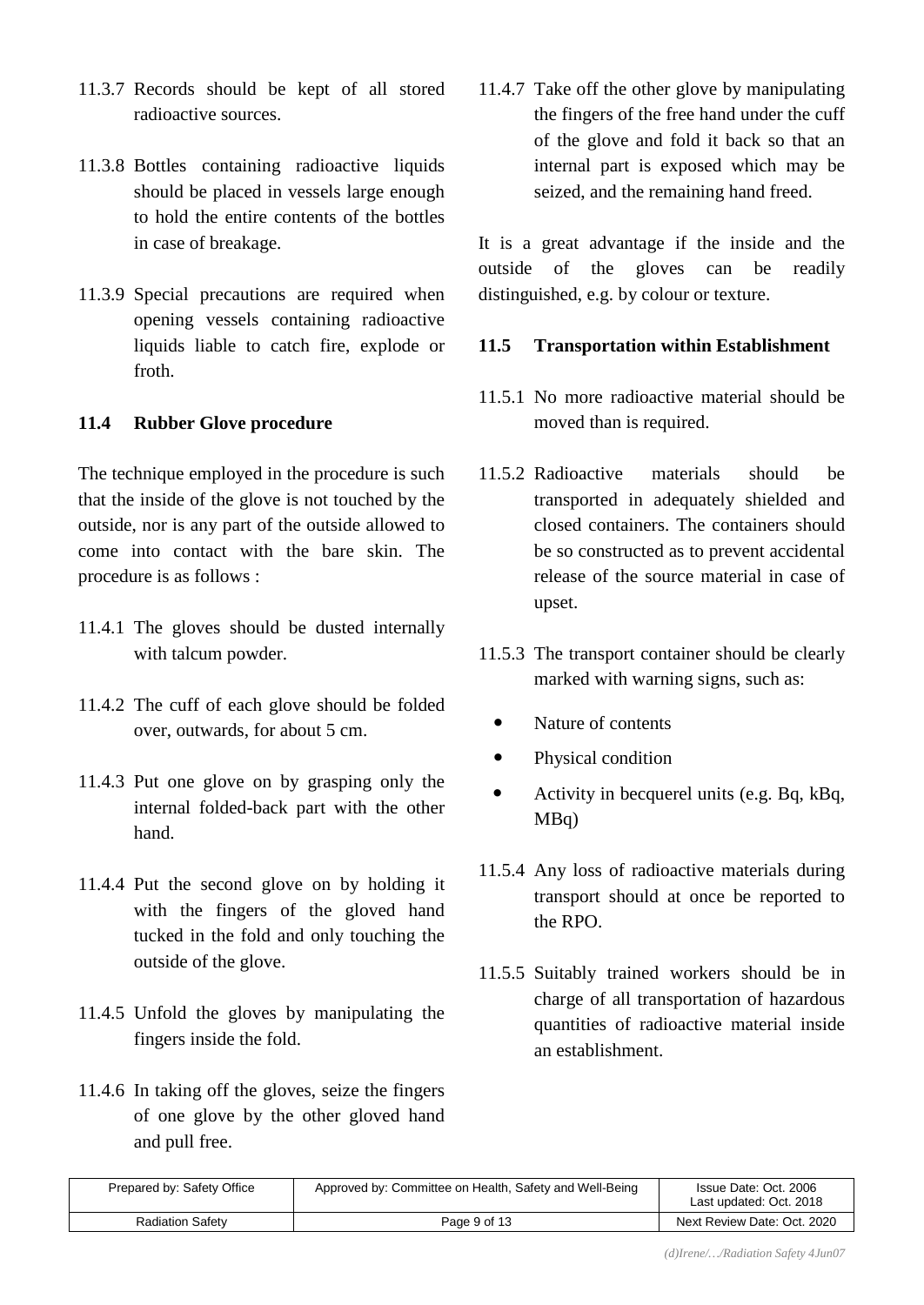### **11.6 Accidents**

Any unplanned happening which may introduce a radiation hazard is considered to be an ACCIDENT or an EMERGENCY. Such happenings may arise from a wide variety of causes ranging from a simple spill of radioactive material to a natural disaster such as flood or earthquake.

- 11.6.1 Priority must be given to human safety according to need and urgency.
- 11.6.2 A serious fire hazard must take precedence over a contamination hazard.
- 11.6.3 Warn all other persons in the vicinity by the most appropriate means. Inform the DRSR or the RPO as soon as possible.
- 11.6.4 In the case of a spill of radioactive material, without other complications, primary consideration must be given to containment of contamination. The extent of contamination should be determined and the area clearly marked.
- 11.6.5 Persons directly contaminated by a wet spill should immediately remove clothing affected and thoroughly wash the hands and other contaminated areas of the body.
- 11.6.6 If an inhalation hazard exists, all persons not involved in carrying out planned safety procedures should vacate the contaminated area immediately.
- 11.6.7 If evacuation of the room is required, it will generally be desirable to shut off all mechanical ventilation and to close all outside openings. However, there may be local conditions which require

consideration. For example, if the release occurs in or near a fume hood, it may be disadvantageous to take any action which would discontinue ventilation by the hood.

- 11.6.8 Except in case of injury or other urgent need, persons who have vacated the contaminated area should not leave the immediate vicinity until they have been monitored and necessary precautions, such as the removal of shoes or outer clothing, have been taken to limit further spread of radioactivity.
- 11.6.9 Re-entry into the affected area must be restricted to properly equipped persons until the area is declared safe by the DRSR or the RPO.
- 11.6.10 All accidents should be fully reported. This report may have an important bearing on staff health and legal responsibilities and may assist the RPO in making a detailed study with a view to avoiding similar accidents in the future.
- 11.6.11 All accidents should be investigated and appropriate measures should be taken to prevent repetition of the accident.

## **11.7 Decontamination Procedures (Personnel)**

11.7.1 Decontamination of the eyes should be undertaken immediately. Not only the radioactive isotope is to be considered, but also the chemical nature of the contaminant and possible complications due to foreign bodies and mechanical or chemical irritants. Additional irritation of the eyes by decontamination procedures

| Prepared by: Safety Office | Approved by: Committee on Health, Safety and Well-Being | Issue Date: Oct. 2006<br>Last updated: Oct. 2018 |
|----------------------------|---------------------------------------------------------|--------------------------------------------------|
| <b>Radiation Safety</b>    | Page 10 of 13                                           | Next Review Date: Oct. 2020                      |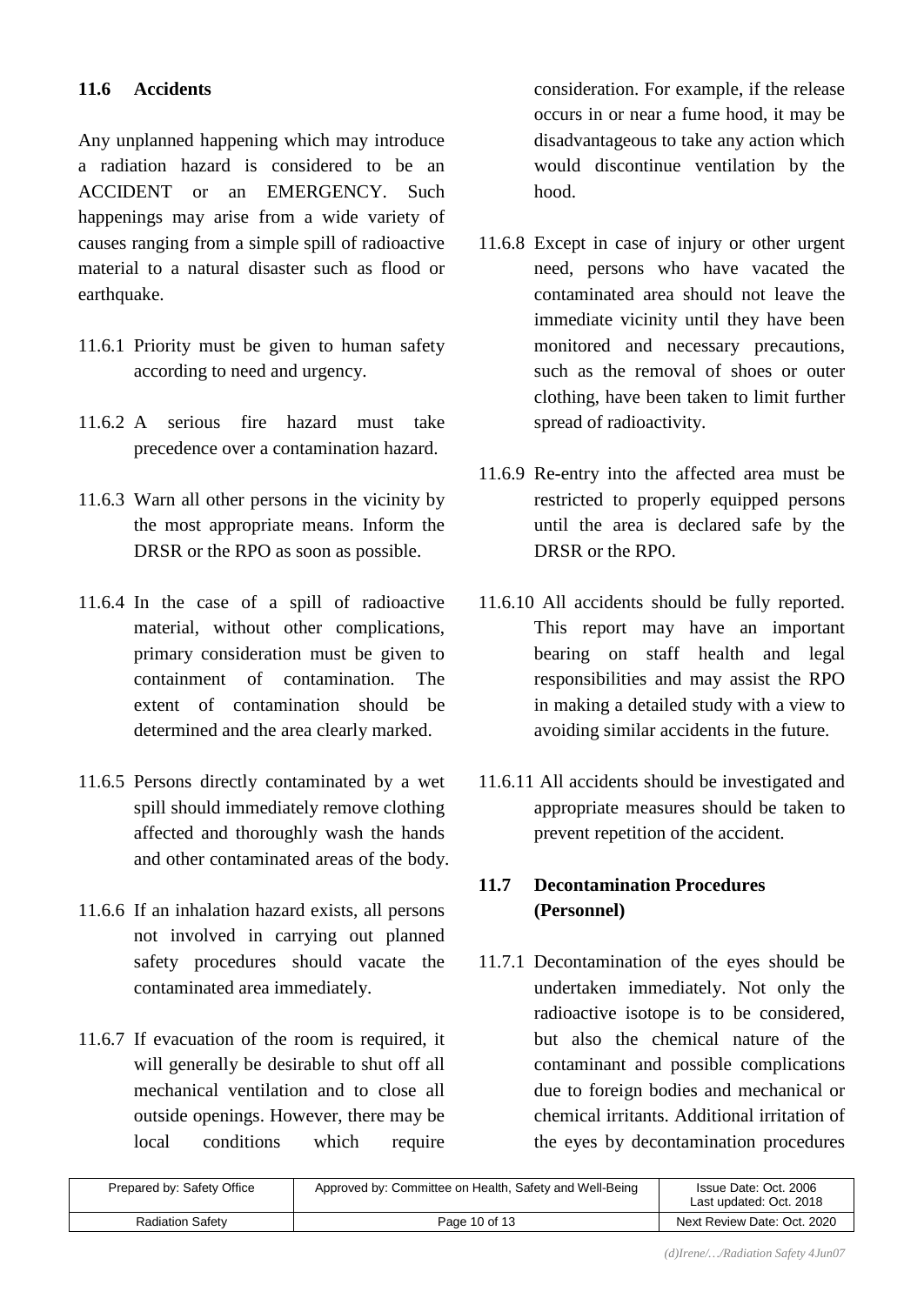should be avoided. Immediate irrigation of the eyes with a copious amount of water or with appropriate medically approved solutions is recommended.

- 11.7.2 Care should be taken to avoid as far as possible the spread of the contamination to uncontaminated parts of the body and to avoid internal contamination. If there is a risk of such a spread, an attempt should first be made to remove the contamination locally with absorbent material, and if necessary, with a proper masking of the adjacent noncontaminated areas of the skin. A noncontaminated open wound should be protected.
- 11.7.3 The immediate washing of contaminated areas with water and soap is the method of choice for removing loose contamination, subject to certain elementary precautions:
	- Tepid water should be used.
	- Soap should not be abrasive or highly alkaline.
	- The washing can be helped by scrubbing with a soft brush only in such a way as not to abrade the skin.
	- The skin should be washed for a few minutes at a time, then dried and monitored.
	- Washing can be repeated if necessary (as indicated by monitoring) provided that there is no indication of damage to the skin.
- 11.7.4 If this procedure fails, only a mild detergent approved by the RPO might be used, although repeated applications of

detergents to the same area of the skin, hands for instance, might injure the skin and make it penetrable.

- 11.7.5 Special attention should be paid to proper decontamination of creases, folds, hair and such parts of the hands as finger nails, inter-finger space and the outer edges of the hands.
- 11.7.6 The use of organic solvents or of acid or alkaline solutions should be avoided.
- 11.7.7 After each decontamination operation, the treated place should be dried with a fresh non-contaminated towel or swab and monitored. All towels and swabs used in the decontamination process should be treated as contaminated material.
- 11.7.8 While decontaminating the face, special care should be taken not to contaminate the eyes or lips.
- 11.7.9 Attempts to remove contamination which resists washing should only be made under medical supervision.

# **11.8 Decontamination Procedures (Equipment and Surfaces)**

- 11.8.1 A decision to decontaminate material must take into account the continuing value of the material compared with the cost of decontamination.
- 11.8.2 Where the half-life of the contaminating element is short, it may be desirable to store tools and glassware for decay of activity rather than to attempt decontamination.

| Prepared by: Safety Office | Approved by: Committee on Health, Safety and Well-Being | Issue Date: Oct. 2006<br>Last updated: Oct. 2018 |
|----------------------------|---------------------------------------------------------|--------------------------------------------------|
| <b>Radiation Safety</b>    | Page 11 of 13                                           | Next Review Date: Oct. 2020                      |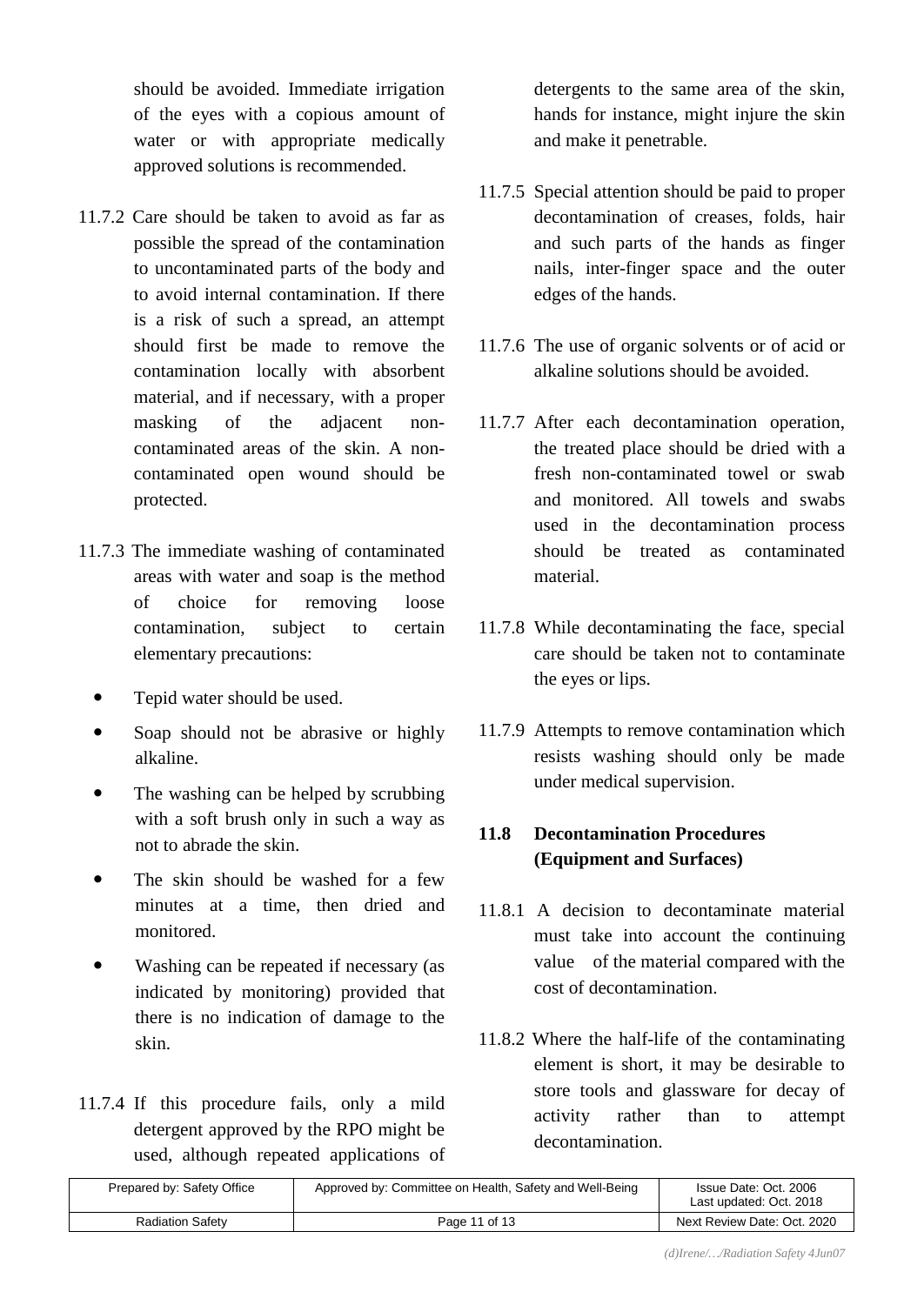- 11.8.3 Decontamination of equipment should generally be done as soon as possible after its use. In many cases this will prevent the contamination from getting fixed and from being ultimately more difficult to deal with. It will often be found that surfaces that have been kept moist are easier to clean.
- 11.8.4 The cleaning of contaminated glassware and tools should be done with great care by informed persons in a well ventilated hood set aside in the laboratory for that purpose, or in special decontamination areas.
- 11.8.5 The uptake of radioactive substances by glassware may be reduced by a preliminary treatment with the corresponding inactive chemical.
- 11.8.6 In some cases immersion in solutions of the non-radioactive isotope of the contaminant may be tried, although this is a slow procedure.
- 11.8.7 The solutions used for cleaning should not be returned to the stock bottles between uses.
- 11.8.8 Laboratory equipment should be surveyed for residual contamination following decontamination procedures. If the residual contamination indicates that the level of activity remains greater than that specified as permissible, the equipment should not be re-used and should be regarded as radioactive waste.
- 11.8.9 Spilt liquid should be absorbed on paper tissue or "Vermiculite". Always work in towards the centre of contamination and take care not to "track" the contamination. Surfaces should be cleaned by wet methods where possible (dry methods may create a dust hazard). Do not use sluicing methods which may spread contamination.
- 11.8.10 Self adhesive tapes or strippable paint may be used on non-porous surfaces for removal of loose dry contamination.
- 11.8.11 Contaminated clothing and linen should not be released to public laundries without the approval of the RPO.
- 11.8.12 If the clothing or linen cannot be decontaminated to a safe level it should be regarded as radioactive waste.

| Prepared by: Safety Office | Approved by: Committee on Health, Safety and Well-Being | Issue Date: Oct. 2006<br>Last updated: Oct. 2018 |
|----------------------------|---------------------------------------------------------|--------------------------------------------------|
| <b>Radiation Safety</b>    | Page 12 of 13                                           | Next Review Date: Oct. 2020                      |